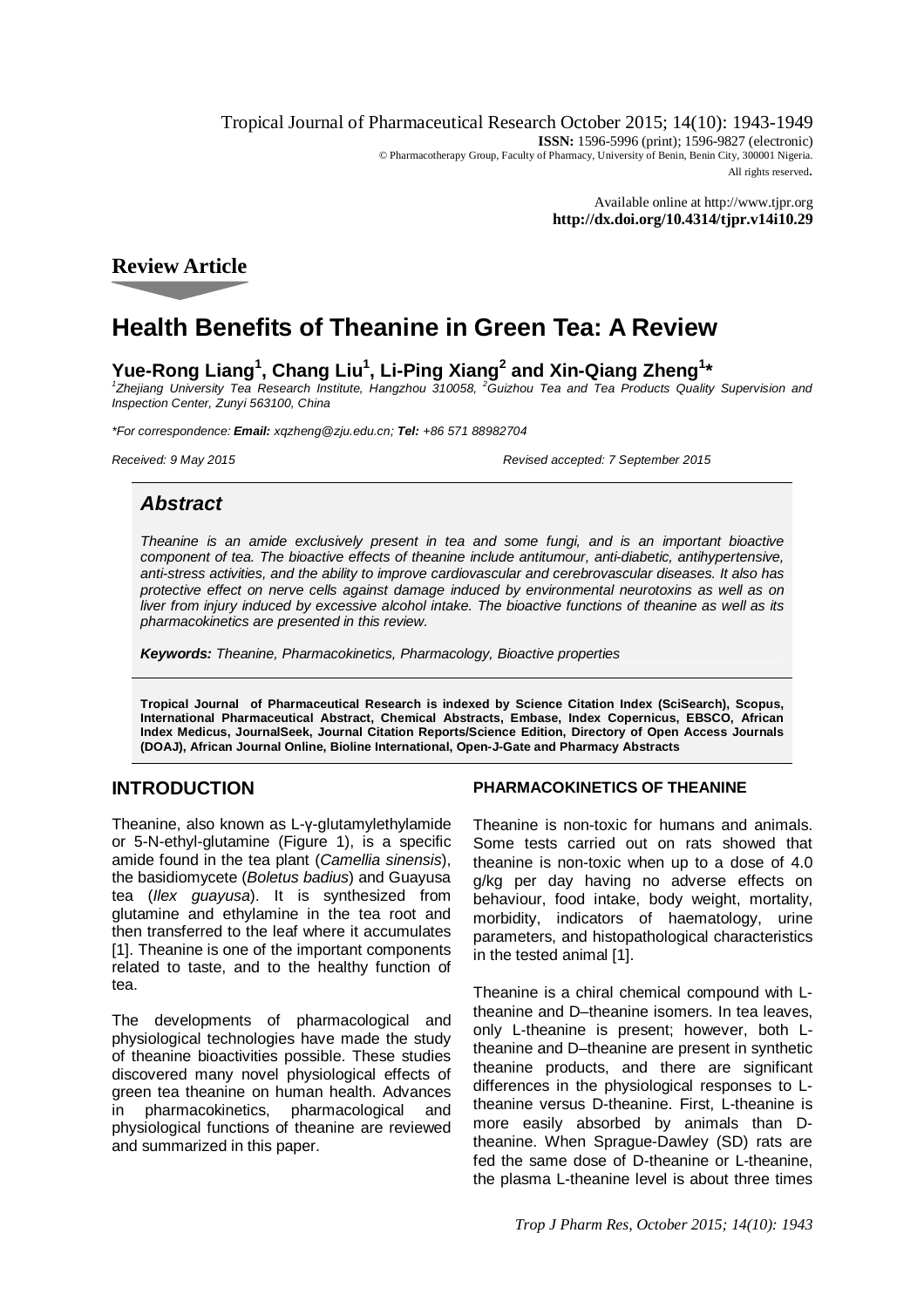that of D-theanine. When SD rats are fed with a mixture of both L-theanine (0.5 g/kg per day) and D-theanine (0.5 g/kg per day), the plasma Ltheanine level is much higher than that of Dtheanine. Secondly, there is a mutual antagonism between L-theanine and D-theanine. D-theanine inhibits the absorption of L-theanine when L-theanine and D-theanine are orally coadministered, and vice versa [2]. Thirdly, the absorbed D-theanine is more easily excreted from urine than L-theanine, although both Ltheanine and D-theanine are partially lost through this route. However, the urine Dtheanine concentration was 10–15 fold higher than that of L-theanine when an equal dose was administered either as an oral or peritoneal injection to rats [2,3]. Fourth, degradation occurs more quickly in plasma D-theanine than in plasma L-theanine. Both D-theanine and Ltheanine are partially degraded into ethylamine and glutamic acid, which is catalysed by a phosphate-independent glutaminase in the kidney, but plasma D-theanine is more easily and more quickly degraded than L-theanine [3-5]. These observations explain why L-theanine extracted from leaves has better physiological functions than a synthetic theanine mixture containing both L-theanine and D-theanine.



**Figure 1**: Molecular structure of theanine

#### **PHYSIOLOGICAL AND PHARMACOLOGICAL FUNCTIONS OF THEANINE**

#### **Anti-tumour effects**

There have been many studies showing that theanine has both *in vivo* and *in vitro* anti-tumour effects [6-11]. The anti-tumour mechanism of theanine includes the following.

(1). A theanine-enhanced effect on anticancer drugs. Theanine inhibits biosynthesis of the glutamate transport protein and intracellular glutathione (GSH), resulting in less glutathionedoxorubicin conjugate (GS-DOX) of the multi-<br>drug resistance-associated protein-5/GS-X drug resistance-associated (MRP5/GS-X) pump, and less intercellular transport of doxorubicin (DOX), which is beneficial in enhancement of the used drug antitumour effect [6,7]. Theanine also enhances antitumour effects of cisplatin on mouse M5076 cells [7,8], and it stimulates the anti-tumour efficacy of

irinotecan hydrochloride. When irinotecan hydrochloride is used alone, it has no anti-tumour efficacy. But when combined with theanine, it shows significant suppressive effects on tumours [8].

(2). Theanine relieves the toxic side effects induced by some anticancer drugs. Theanine decreases the activity of enzyme glutathione peroxidase and lipid peroxidation levels induced by the drug DOX, resulting in less super oxidative stress [9,10].

(3). Theanine also has hypercholesterolemia activity. Sustained high level of serum cholesterol can result in atherosclerosis. Dietary theanine supplementation significantly suppresses hypercholesterolemia in rats suffered with hepatoma [7], by increasing bile acid excretion into the faeces, which promotes cholesterol elimination from the animal body.

(4). Theanine derivatives inhibit tumour growth by targeting epidermal growth factor<br>receptor/vascular endothelial growth factor receptor/vascular endothelial growth receptor-Akt/nuclear factor-kappa B (EGFR/VEGFR-Akt/NF-kappa B) signalling pathways, which involve some of the most important pathways in controlling the survival and proliferation of cells. Theanine derivatives such as ethyl 6-fluorocoumarin-3-carboxylyl Ltheanine (TFC) and ethyl 6-nitrocoumarin-3 carboxylyl L-theanine (TNC) effectively inhibit the cell growth of lung cancer *in vitro*, *ex vivo*, and *in vivo*, by targeting these pathways [11].

#### **Neuroprotection**

Theanine protects against nerve damage and improves neurological function by reducing cerebral infarction, to protect mice brain from cerebral ischaemia [12], and to prevent brain injury mediated by glutamate receptor agonist [13]. Theanine also inhibits cerebral cortical neuron involvement in delayed neuronal death (DND), and can serve a neuroprotective role by regulating the level of metabotropic glutamate receptor subgroup I (group I mGluR) by stimulating the expression of phospholipase Cβ1 (PLC-β1) and phospholipase C-γ1 (PLC-γ1) [14]. The neuroprotective activity of L-theanine is related to its ability to decrease the efficacy of neurotoxin-induced neurotoxicity and oxidative stress. Theanine shows neuroprotective efficacy against Parkinson's disease (PD)- and Alzheimer's disease (AD)-related neurotoxin damages. It decreases DNA fragmentation as well as nerve cell (SH-SY5Y) apoptosis induced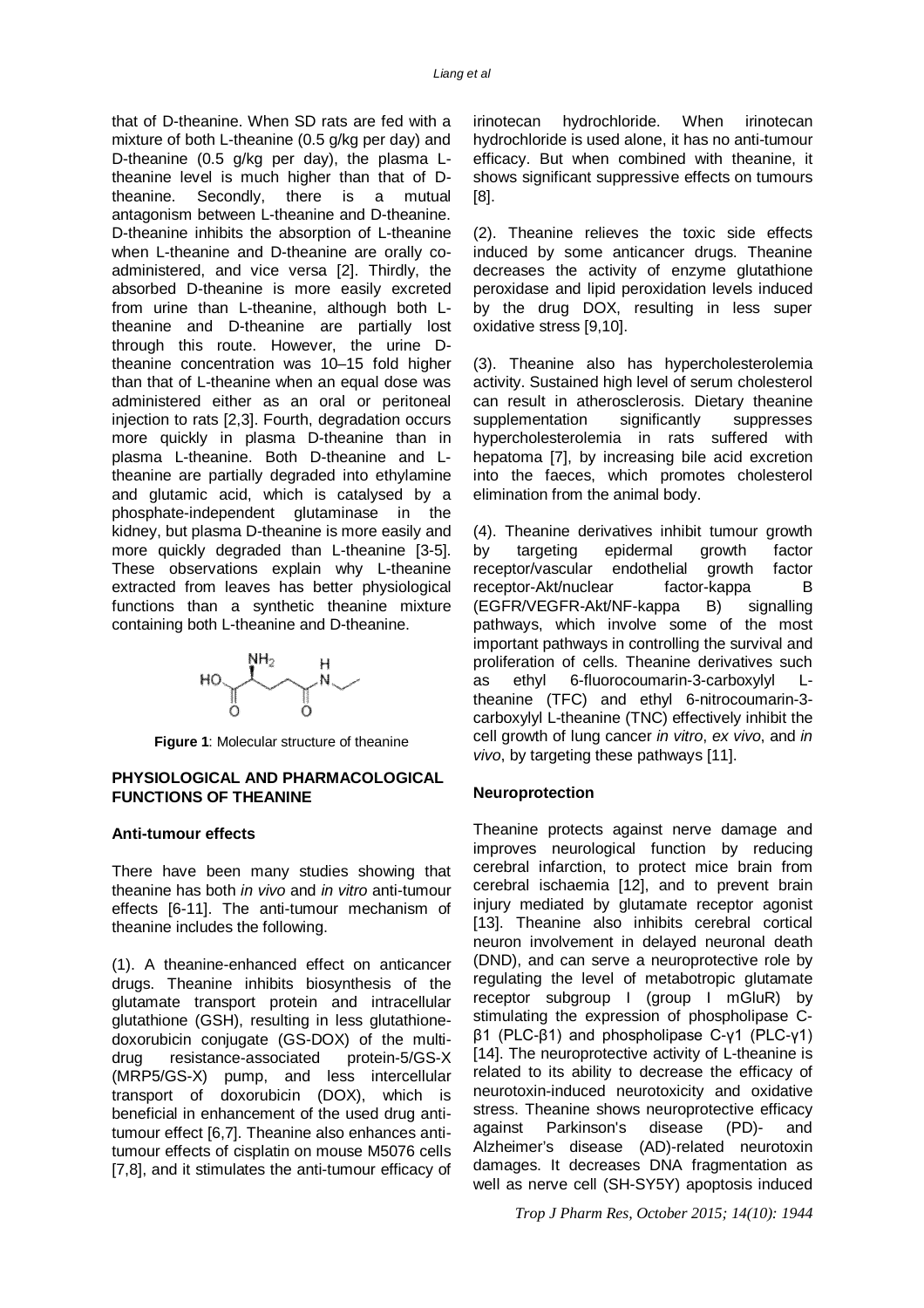by neurotoxins by inhibiting the upregulation of haeme oxygenase. It also suppresses the downregulation of phosphorylation of extracellular signal regulated kinase 1/2 (ERK 1/2), brain-derived neurotrophic factor (BDNF), and glial cell-derived neurotrophic factor (GDNF) [15]. It inhibits the decrease in activity of catalase (CAT), superoxide dismutase (SOD), and succinate dehydrogenase (SDH), decreases the concentrations of reduced glutathione (GSH), and decreases the oxidative damage of neuronal cells [16-18]. In summary, L-theanine has a neuroprotective efficacy against PD- or ADrelated neurotoxin damages, and can be used as an agent for preventing PD or AD.

#### **Improvement of memory**

Theanine enhances cognitive functions through increasing the concentration of brain neurotransmitters such as dopamine, 5 hydroxytryptamine (5-TH), glycine and GABA (γaminobutyric acid). In addition, it stimulates the expression level of nerve growth factor (NGF) mRNA of cerebral cortex and hippocampus, reverses abnormal levels of corticosterone in the serum and abnormal levels of catecholamines in brain and serum, and promotes the maturity of nervus centralis during the neural maturation period, which is beneficial to the development of the brain function [19,20]. Theanine improves learning and memory ability by eliminating acquired memory disorders, relieving oxidative stress, and improving the α-wave patterns of brainwaves [21-23]. The water maze test showed that appropriate dosages of theanine decreases the mistake number and shortens the time for mice to escape the maze [21]. The step down test showed that rats treated intragastrically with theanine have a significantly longer latency period, with fewer mistakes than the normal saline group (control). These changes showed dose-dependent responses [21-23]. In brain tissue homogenates, theanine significantly increases the activities of cholinesterase (AchE) and SOD, resulting in a reduction in malondialdehyde (MDA) levels [22]. Theanine also stimulates striatal dopamine release, which improves the brain α-waves [24], enhancing attention and memory in subjects suffering mild cognitive function impairment [25].

#### **Anti-diabetic effects**

Abnormal metabolism of zinc is considered to be associated with some metabolic disorders, including complications of diabetes. Zinc plays an important role in protecting the heart of

diabetic myocardial patients from oxidative stress, and zinc supplementation is an important treatment in preventing cardiac-oxidativedamage and delaying diabetic cardiomyopathy. The theanine-zinc compound is a zinc complex that has a significant *in vivo* hypoglycaemic effect on KK-Ay mice [26]. This theanine-zinc complex is clinically recommended as a zinc supplement to prevent diabetes [27].

#### **Hypotensive activity**

L-theanine can block the binding between Lglutamic acid and glutamate receptors in brain. It not only has anti-stress effects, by suppressing cortical neuron excitation, but also reduces anxiety and attenuates blood pressure raises in high stress response adults [28]. An injection of theanine into spontaneous hypertensive rats (SHR) causes a significant hypotensive effect [29,30]. The hypotensive activity of tryptophan is related to its effect in raising the level of 5-HT (an angiotensin). However, theanine plays a role in hypotensive effects by regulating the peripheral nerves and vascular system, instead of increasing 5-HT levels [31]. It is reported that theanine accumulates in the tested animal brain, which is accompanied by a significant reduction in the levels of brain 5-HT and its metabolite 5 hydroxyindoleacetic acid (5HIAA) [31].

#### **Anti-fatigue effects**

Theanine alleviates physical fatigue by raising the concentrations of dopamine (DA) and hepatic glycogen, and decreasing the concentrations of 5-HT and serum urea. Weight loading swimming experiments on mice confirmed that intragastric administration with theanine (0.70 g/kg per day) for 30 days significantly prolongs the load swimming time, which is accompanied by a decrease in 5-HT, serum urea, and lactate levels, and an increase in DA and hepatic glycogen levels [32-34].

#### **Anti-depressant effects**

There are numerous studies reporting that Ltheanine has anti-anxiety and antidepressant effects. Theanine intake after weaning prevents mice from stress-induced impairments of hippocampal long-term potentiation (LTP) and improves recognition memory [35]. The antidepressant mechanism of theanine involves its reduction in heart rate and decrease in salivary immunoglobulin A (s-IgA) responses to an acute stress task. The reduction in heart rate and s-IgA is thought to be mediated by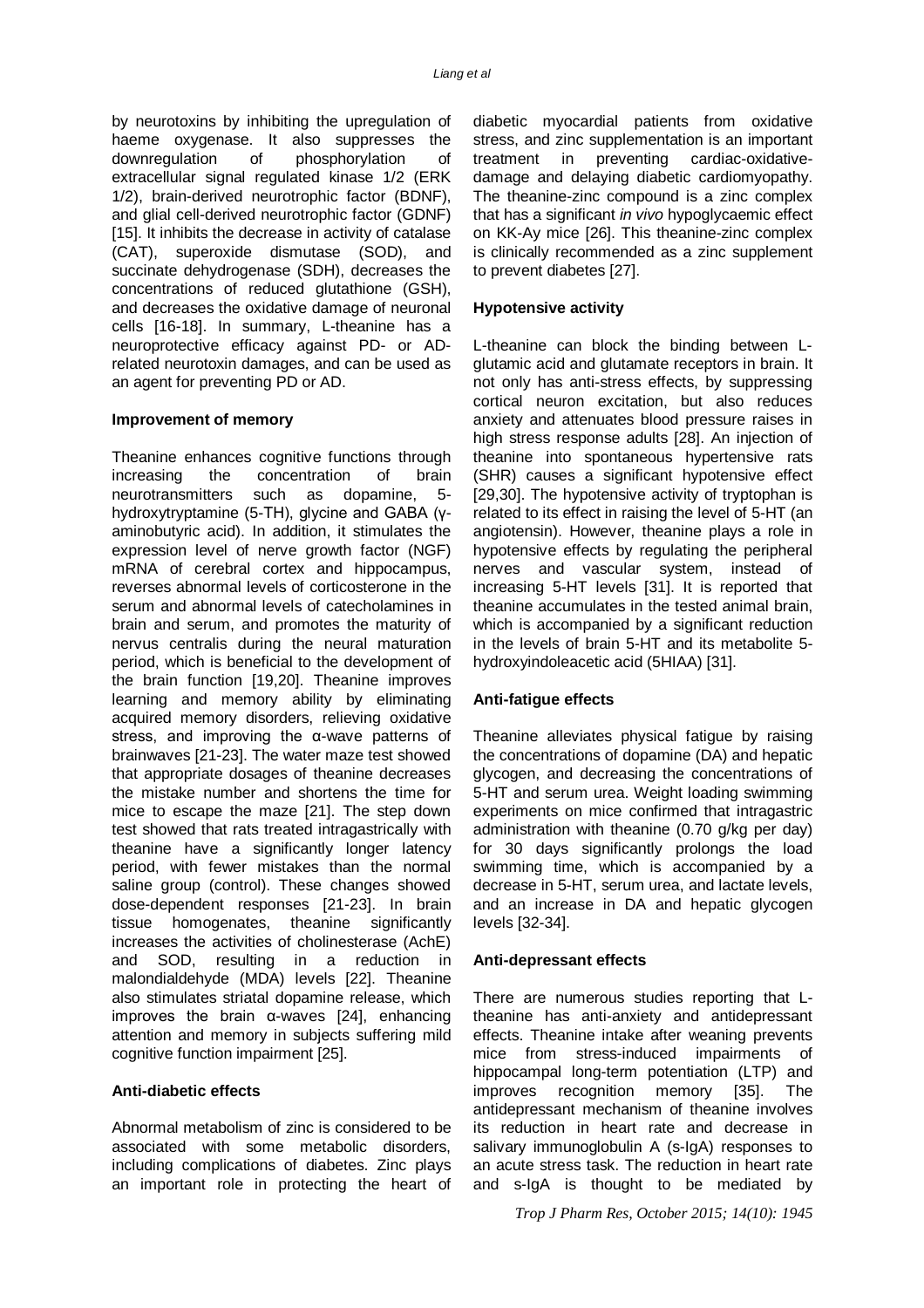attenuating the sympathetic nerve activation or suppressing the excitation of cortical neuron [35,36]. Theanine also induces hippocampal BDNF, which is partially attributable to the agonistic action of L-theanine on the N-methyl-Daspartate (NMDA) receptor. A study reported that a subchronic administration of L-theanine increases expression of BDNF protein in the hippocampus. L-theanine used in *in vitro* cortical neurons significantly increases the intracellular  $Ca<sup>2+</sup>$  concentration, but this increase is suppressed by competitive and non-competitive NMDA receptor antagonists [37]. Theanine also prevents transient decrease in 5-bromo-2' deoxyuridine (BrdU) incorporation into the hippocampal DG (dentate gyrus). The transient decline in BrdU incorporation in the hippocampal DG is positively correlated with behavioural abnormalities in adult mice. Oral administration of theanine alleviates behavioural abnormalities, together with inhibition of the transient decrease in the incorporation of BrdU in the hippocampal DG in the adult mice with severe traumatic stress [38]. Theanine also decreases the level of salivary α-amylase activity (sAA). The sAA is an indicator of activity of sympathetic nervous system. Stressful conditions increase the level of sAA, but theanine intake significantly suppresses the sAA increase induced by anxiety [39]. Theanine regulates expression of some genes. Post-traumatic stress disorder (PTSD) is considered to be characterized by the happening of some traumatic event, during which some genes are up-regulated while other genes are down-regulated. Expressions of three hippocampus genes and five amygdala genes were significantly different (*p* < 0.05) between the PTSD-stressed groups that received either Ltheanine, midazolam, saline, or midazolam + Ltheanine [40]. The central monoaminergic neurotransmitter system mediates the antidepressant effect of L-theanine[41].

#### **Protective effects on the cardiovascular system**

Tea consumption improves vascular function and decreases the risk of cardiovascular disease. The protective efficacy of theanine involves lowering serum cholesterol [42], enhancing artery vasodilation and production of nitric oxide [43], and protecting brain from cerebral ischaemic injury [44,45]. Serum cholesterol is an important risk of coronary heart disease (CHD), so lowering cholesterol levels reduces the risk of cardiovascular and cerebrovascular diseases. When compared to controls, feeding mice with a diet with 0.028 % theanine for 16 weeks

significantly decreased the levels of abdominal adipose, liver cholesterol, serum neutral fat, and cholesterol [42].

Endothelial nitric oxide is a crucial regulator of the vascular functions in endothelium. L-theanine administration activates ERK/ endothelial nitric oxide synthase (ERK/eNOS), resulting in an increase in NO production and artery vasodilation [43]. Theanine protects brain from cerebral ischaemic injury by decreasing the harmful effects of free radical metabolism induced by cerebral ischaemia injury in rats [44]. Theanine also suppresses changes in cerebral ultrastructure, serum interleukin-8 (IL-8), and neuron specific enolase (NSE) during cerebral ischaemia damages [45]. Finally, an epidemiological study has reported that drinking tea might decrease the risk of stroke [46].

#### **Alleviation of liver injury induced by alcohol**

Excessive uptake of alcohol causes liver injury, accompanied by an increase in levels of free radicals and lipid peroxide (LPO), and a decline in the activity of glutathione peroxidase [47]. Theanine increases activities of aldehyde dehydrogenase and alcohol dehydrogenase, accompanied by a decline in cytochrome P450 CYP 2E1 [47], which decrease alcohol-induced liver injuries.

The liver is sensitive to unpredictable and chronic mild stress (UCMS). However, theanine (2 mg and 4 mg/kg body weight per day) improves the hepatic indices by increasing the GSH level, raising the activities of CAT and SOD, but decreasing the MDA level in the liver. Moreover, theanine administration significantly ameliorates hepatic function and decreases the level of tumour necrosis factor-αin the liver [48]. Theanine protects mice against carbon tetrachloride  $(CCl<sub>4</sub>)$ -induced acute liver injury by suppressing metabolic activation of  $CCl<sub>4</sub>$  and preventing CCl4-induced reduction of the antioxidant capacity in the liver, to decrease inflammatory responses and hepatocyte apoptosis [49]. L-theanine protects hepatic Lo2 cells against the apoptosis induced by hydrogen peroxide through its inhibiting effect on hydrogen peroxide-activated p38 mitogen-activated protein kinase [50]. Theanine prevents acute hepatic damages caused by DOX, an antitumour agent, by inhibiting the activities of alanine aminotransferase and aspartate aminotransferase and suppressing the hepatic expression of the apoptosis regulator Bax, mediated by DOX [51].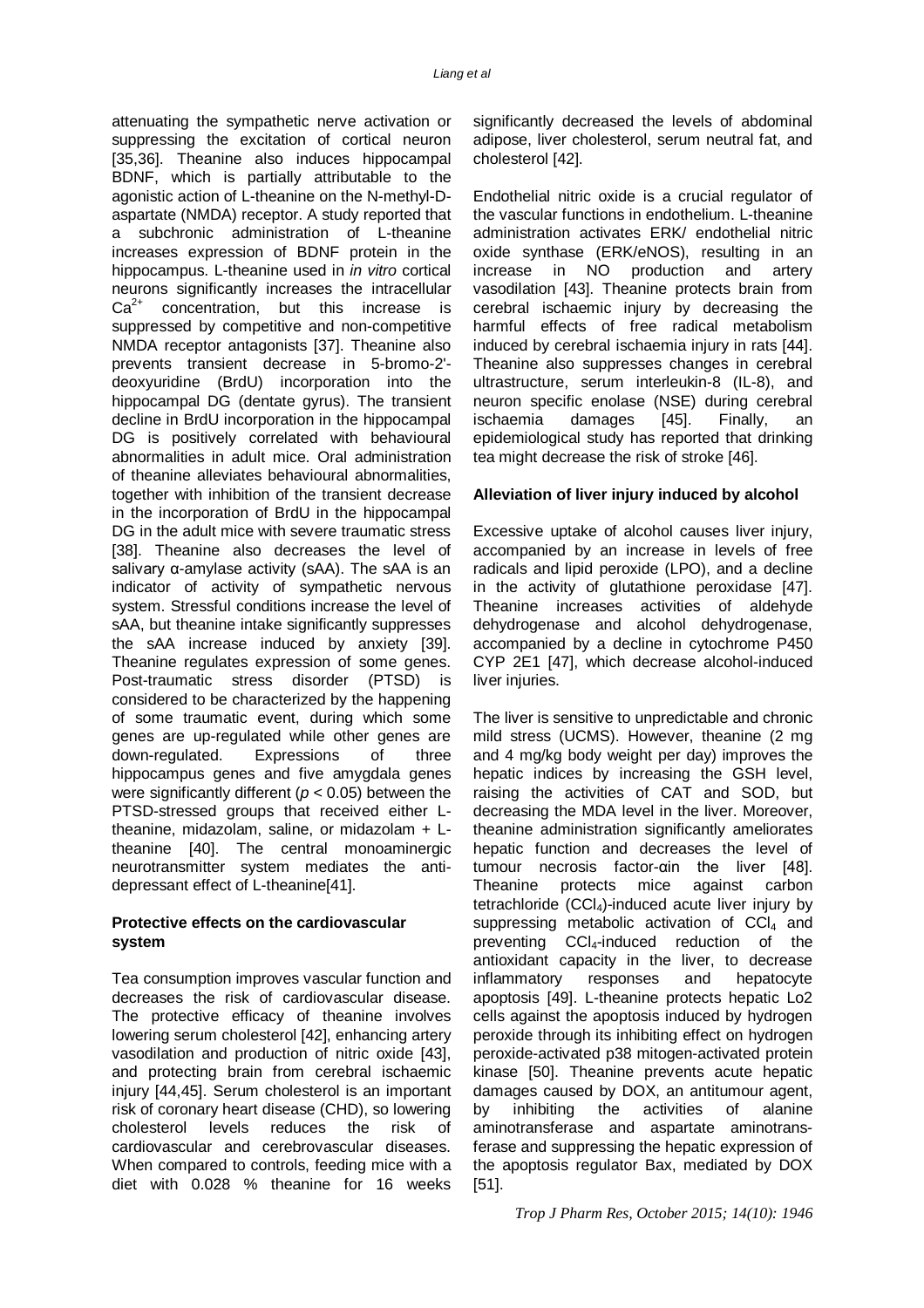#### **Improving immunity**

Older patients are more easily infected with the influenza virus, because of their decreased immune responses. Co-administration of Ltheanine with L-cystine enhances levels of serum IgG and antigen-specific IgM [52]. In addition, oral administration with L-theanine and L-cystine before vaccination can enhance the immune response to influenza vaccine in elderly persons with low haemoglobin [53]. Oral administration of L-cystine and L-theanine during the perioperative period alleviates post-gastrectomy inflammation and promotes recovery after surgery [54]. Supplementation of L-cystine and L-theanine significantly suppresses the exercise-induced fluctuation of blood immunocompetent cells, and helps to reduce alterations of the immune response by both attenuating the rise of neutrophil count and reducing the lymphocyte count caused by extreme endurance exercise [55-57].

# **CONCLUSION**

Theanine is an amide in tea and some fungi and has anti-tumour, anti-diabetes, anti-hypertension, and anti-stress effects, decreases cardiovascular disease, and decreases cerebrovascular malformation. Theanine inhibits nerve cell damages induced by environment neurotoxins and protects the liver from damages caused by superfluous alcohol. A non-toxic dose of theanine in rats is as high as 4.0 g/kg per day, which provides useful reference for development of drugs and foods containing the compound.

## **ACKNOWLEDGEMENT**

This study was supported by the National Science Foundation of China (project no. 31170643).

## **REFERENCES**

- *1. Borzelleca JF, Peters D, Hall W. A 13-week dietary toxicity and toxicokineticstudy with L-theanine in rats. Food Chem Toxicol 2006; 44: 1158-1166.*
- *2. Desai MJ, Gill MS, Hsu WH, Armstrong DW. Pharmacokinetics of theanine enantiomers in rats. Chirality 2005; 17: 154-162.*
- *3. Tsuge H, Sano S, Hayakawa T, Kakuda T, Unno T. Theanine, gamma-glutamylethylamide, is metabolized by renal phosphate-independent glutaminase. Biochim Biophys Acta 2003; 1620: 47- 1653.*
- *4. Unno T, Suzuki Y, Kakuda T, Hayakawa T, Tsuge H. Metabolism of theanine, gamma- glutamylethylamide, in rats. J Agric Food Chem 1999; 47: 1593-1596.*
- *5. Eschenauer G, Sweet BV. Pharmacology and therapeutic uses of theanine. Am J Health Syst Pharm 2006; 63: 26-30.*
- *6. Zhang G, Miura Y, Yakasaki K. Effects of powdered green tea and theanine on tumor growth and endogenous hyperlipidemia in hepatoma-bearing rats. Biosci Biotechnol Biochem 2002; 66: 711-716.*
- *7. Sugiyama T, Sadzuka Y. Combination of theanine with doxorubicin inhibits hepatic metastasis of M5076 ovarian sarcoma. Clin Cancer Res 1999; 5: 413-416.*
- *8. Sadzuka Y, Yamashita Y, Kishimoto S, Fukushima S, Takeuchi Y, Sonobe T. Glutamate transporter mediated increase of antitumor activity by theanine, an amino acid in green tea. J Pharm Soc Jpn 2002; 122: 995-999.*
- *9. Sadzuka Y, Sugiyama T, Miyagishima A, Nozawa Y, Hirota S. The effects of theanine, as a novel biochemical modulator, on the antitumor activity of adriamycin. Cancer Lett 1996; 105: 203-209.*
- *10. Sugiyama T, Sadzukab Y. Theanine, a specific glutamate derivative in green tea, reduces the adverse reactions of doxorubicin by changing the glutathione level. Cancer Lett 2004; 212: 177-184.*
- *11. Zhang GY, Ye XS, Ji DX, Zhang HR, Sun FJ, Shang CQ, Zhang Y, Wu EX, Wang FF, Wu F. Inhibition of lung tumor growth by targeting EGFR/VEGFR-Akt/NFkappa B pathways with novel theanine derivatives. Oncotarget 2014; 5: 8528-8543.*
- *12. Egashira N, Hayakawa K, Mishima K, Kimura H, Iwasaki K, Fujiwara M. Neuroprotective effect of gglutamylethylamide (theanine) on cerebral infarction in mice. Neurosci Lett 2004; 363: 58-61.*
- *13. Zukhurova M, Prosvirnina M , Daineko A, Simanenkova A , Petrishchev N, Sonin D, Galagudza M, Shamtsyan M , Juneja LR, Vlasov T. L-theanine Administration results in neuroprotection and prevents glutamate receptor agonist-mediated injury in the rat model of cerebral ischemia-reperfusion. Phytother Res 2013; 27: 1282-1287.*
- *14. Nagasawa K, Aoki H, Yasuda E, Nagai K, Shimohama S, Fujimoto S. Possible involvement of group I mGluRs in neuroprotective effect of theanine. Biochem Biophys Res Commun, 2004; 320: 116-122.*
- *15. Cho HS, Kim S, Lee SY, Park JA, Kim SJ, Chun HS. Protective effect of the green tea component, Ltheanine on environmental toxins-induced neuronal cell death. Neurotoxicology 2008; 29: 656-662.*
- *16. Thangarajan S, Deivasigamani A, Natarajan SS, Krishnan P, Mohanan SK. Neuroprotective activity of L-theanine on 3-nitropropionic acid-induced neurotoxicity in rat striatum. Intl J Neurosci 2014; 124: 673-684.*
- *17. Jo M, Park MH, Choi DY, Yuk DY, Lee YM, Lee JM, Jeong JH , Oh KW, Lee MS, Han SB, Hong JT. Neuroprotective effect of L-theanine on Aβ-induced*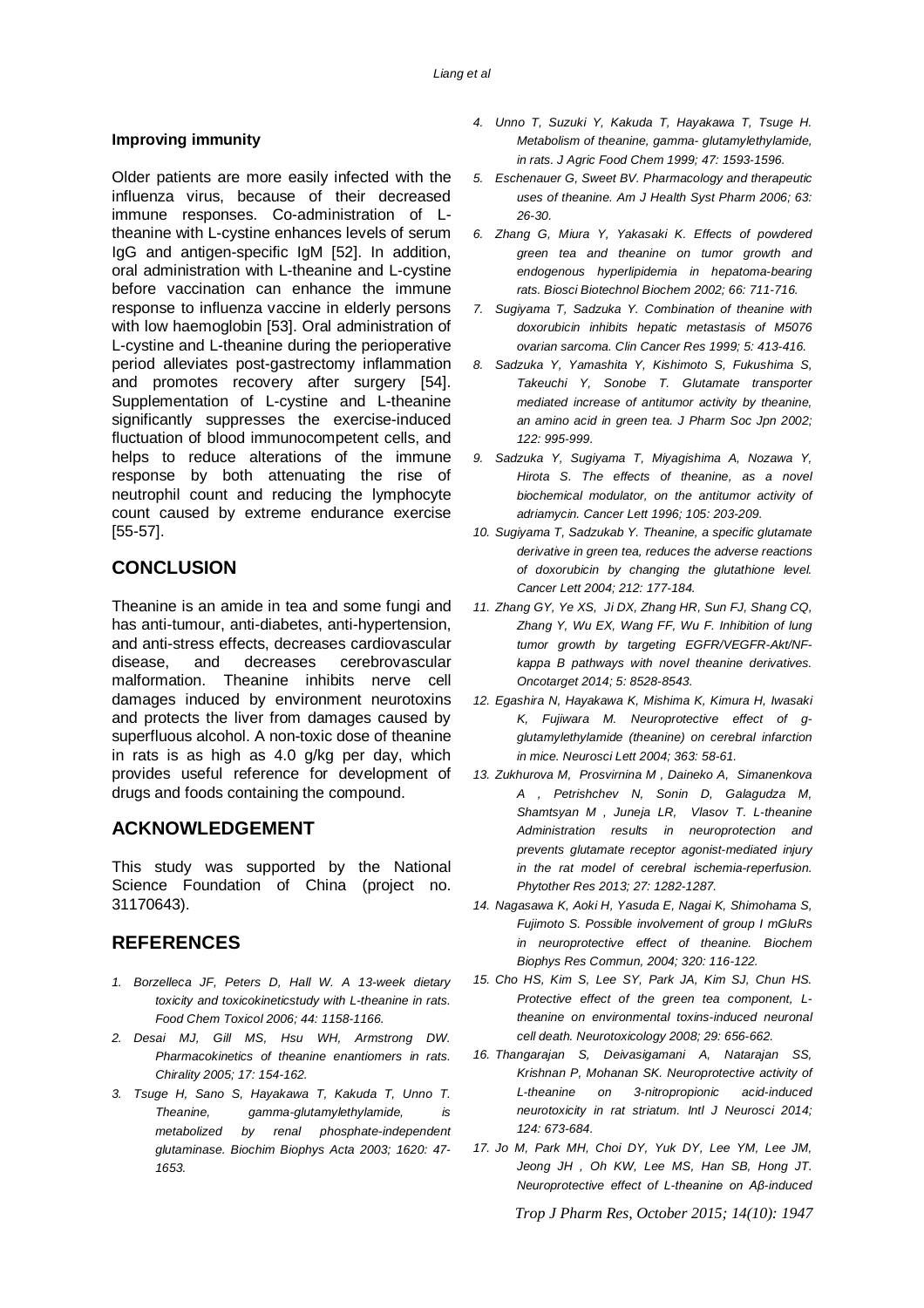*neurotoxicity through anti-oxidative mechanisms in SK-N-SH and SK-N-MC cells. Biomol Ther 2011; 19: 288-295.*

- *18. Sumathi T, Shobana C, Thangarajeswari M, Usha R. Protective effect of L-theanine against aluminium induced neurotoxicity in cerebral cortex, hippocampus and cerebellum of rat brain histopathological, and biochemical approach. Drug Chem Toxicol 2015; 38: 22-31.*
- *19. Yamada T, Terashima T, Wada T, Ueda S, Ito M, Okubo T, Juneja LR, Yokogoshi H. Theanine, γglutamylethylamide, increases neurotransmission concentrations and neurotrophin mRNA levels in the brain during lactation. Life Sci 2007; 81: 1247-1255.*
- *20. Tian X, Sun L, Gou L, Ling X, Feng Y, Wang L, Yin X, Liu Y. Protective effect of L-theanine on chronic restraint stress-induced cognitive impairments in mice. Brain Res 2013; 1503: 24-32.*
- *21. Lin XL, Cheng ZH, Huang CH, Li Y. Effects of theanine on learning and memory ability of mice. Food Sci 2004; 25: 171-173.*
- *22. Liu XM, Li YF, Li GP. Experimental study of theanine on aged mice induced by D-galactose anti-aging effect. J Trauma Surg 2008; 3: 257-259.*
- *23. Egashira N, Ishigami N, Pu F, Mishima K, Iwasaki K, Orito K, Oishi R, Fujiwara M. Theanine prevents memory impairment induced by repeated cerebral ischemia in rats. Phytother Res 2008; 22: 65-68.*
- *24. Yokogoshi H, Kobayashi M, Mochizuki M, Terashima T. Effect of theanine, r-glutamylethylamide, on brain monoamines and striatal dopamine release in conscious rats. Neurochem Res 1998; 23: 667.*
- *25. Park SK, Jung IC, Lee WK, Lee YS, Park HK, Go HJ, Kim K, Lim NK, Hong JT, Ly SY, Rho SS. A combination of green tea extract and l-theanine improves memory and attention in subjects with mild cognitive impairment: A double-blind placebocontrolled study. J Med Food 2011; 14:334-343.*
- *26. Matsumoto K, Yamamoto S, Yoshikawa Y, Doe M, Kojima Y, Sakurai H, Hashimoto H, Kajiwara NM. Antidiabetic activity of Zn(II) complexes with a derivative of L-glutamine. Bull Chem Soc Jpn 2005; 78: 1077-1081.*
- *27. Kajiwara N, Yoshikawa Y, Yasui H, Matsumoto K. Experimental observations of anti-diabetic activity of zinc complexes with theanine. Ann Nutr Metab 2013; 63: 1632-1632.*
- *28. Yoto A, Motoki M, Murao S, Yokogoshi H. Effects of Ltheanine or caffeine intake on changes in blood pressure under physical and psychological stresses. J Physiol Anthropol 2013; 31:28.*
- *29. Yokogoshi H, Kobayashi M. Hypotensive effect of yglutamylmethylamide in spontaneously hypertensive rats. Life Sci1998; 62: 1065-1068.*
- *30. Rogers PJ, Smith JE, Heatherley SV, Pleydell-Pearce CW. Time for tea: mood, blood pressure and cognitive performance effects of caffeine and*

*theanine administered alone and together. Psychopharm, 2008; 195: 569-577.*

- *31. Chen ZM. Theanine has antihypertensive function. Chin Tea 1997; 2: 27 (in Chinese).*
- *32. Ding W, Ding X, Mu Y, Wang ZX, Sun C. Effect of antifatigue of theanine. Chin J Pub Heal 2002; 18: 315- 317.*
- *33. Li M, Shen XN, Yao GY. Research on sports fatigue and its mechanism of delaying the theanine. J Nutr 2005; 27: 326-329.*
- *34. Tan J, Lin Z, Peng Q, Guo L, Lv H. Evaluation on the alleviating physical fatigue function of theanine compound preparation. J Tea Sci 2012; 32: 530-534.*
- *35. Tamano H, Fukura K, Suzuki M, Sakamoto K, Yokogoshi H, Takeda A. Preventive effect of theanine intake on stress-induced impairments of hippocamapal longterm potentiation and recognition memory. Brain Res Bull 2013; 95: 1-6.*
- *36. Kimura K, Ozeki M, Juneja LR, Ohira H. L-Theanine reduces psychological and physiological stress responses. Biol Psychol 2007; 74: 39-45.*
- *37. Wakabayashi C, Numakawa T, Ninomiya M, Chiba S, Kunugi H. Behavioral and molecular evidence for psychotropic effects in L-theanine. Psychopharmacology 2012; 219: 1099-1109.*
- *38. Takarada T, Nakamichi N, Kakuda T, Nakazato R, Kokubo H, Ikeno S, Nakamura S, Hinoi E, Yoneda Y. Daily oral intake of theanine prevents the decline of 5-bromo-2'-deoxyuridine incorporation in hippocampal dentate gyrus with concomitant alleviation of behavioral abnormalities in adult mice with severe traumatic stress. J Pharmacol Sci 2015; 127: 292-297.*
- *39. Unno K, Tanida N, Ishii N , Yamamoto H, Iguchi K, Hoshino M, Takeda A, Ozawa H, Ohkubo T, Juneja LR, Yamada H. Anti-stress effect of theanine on students during pharmacy practice: Positive correlation among salivary α-amylase activity, trait anxiety and subjective stress. Pharmacol Biochem Behav 2013; 111: 128-135.*
- *40. Ceremuga TE, Martinson S, Washington J, Revels R, Wojcicki J, Crawford D, Edwards R, Kemper JL, Townsend WL, Herron GM, Ceremuga GA, Padron G, Bentley M. Effects of L-theanine on posttraumatic stress disorder induced changes in rat brain gene expression. Sci World J 2014; 2014:419032. DOI:10.1155/2014/419032*
- *41. Yin C, Gou L, Liu Y, Yin X, Zhang L, Jia G, Zhuang X. Antidepressant-like effects of L-theanine in the forced swim and tail suspension tests in mice. Phytother Res 2011; 25: 1636-1639*
- *42. Ma XL. Research progress in studies on cardiovascular system function of tea. Chin Tea 2008; 11:12-13.*
- *43. Siamwala JH, Dias PM, Majumder S, Joshi MK, Sinkar VP, Banerjee G, Chatterjee S. L-Theanine promotes nitric oxide production in endothelial cells through eNOS phosphorylation. J Nutr Biochem 2013; 24: 595-605.*